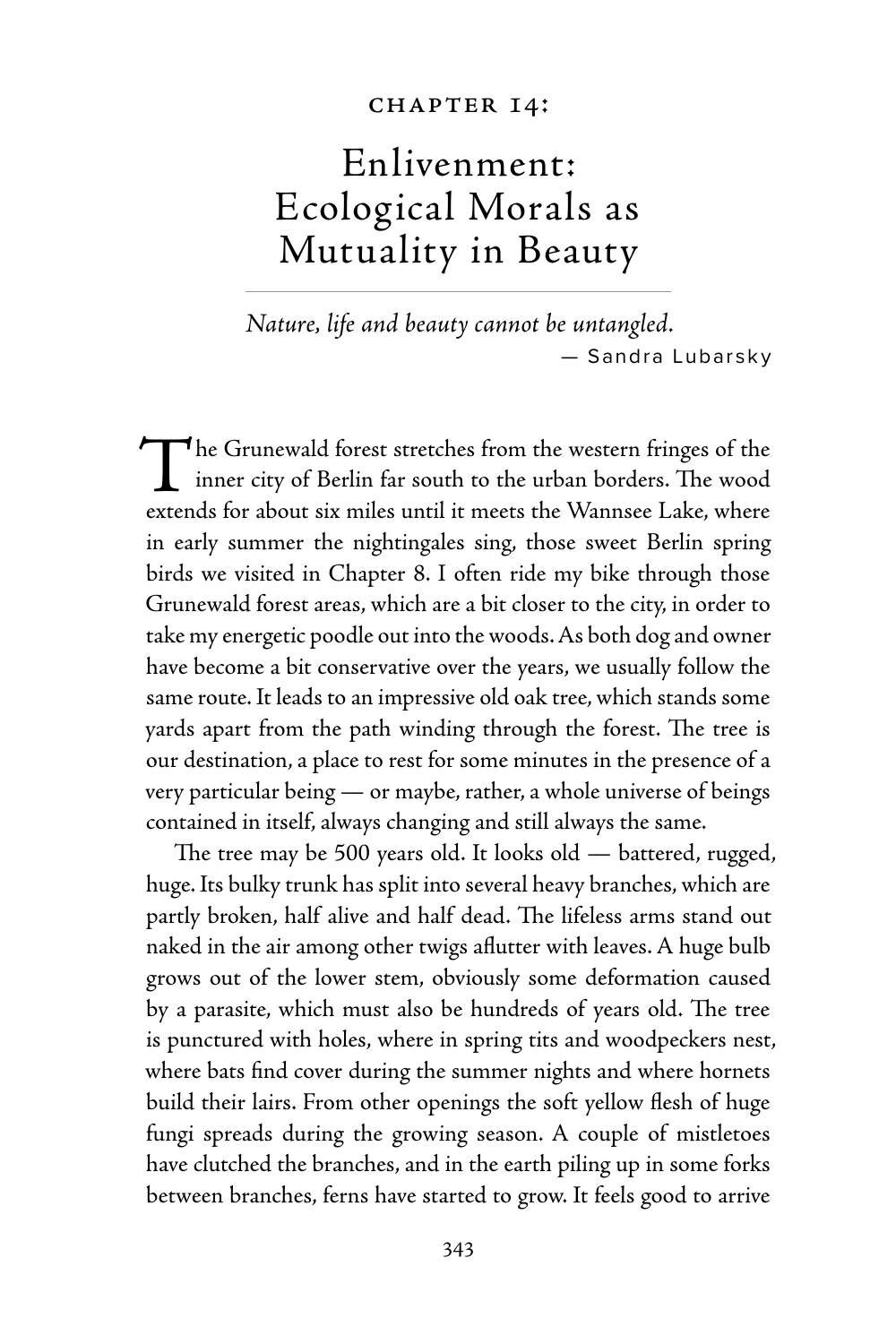here and to rest for some moments in the perimeter of the old living being, which so effortlessly integrates all the contradictions of being alive within its scope, embracing birth and death simultaneously.

My old live oak in the Grunewald forest is an image of an environmental ethics that works and is productive without using any words or other descriptions. It does not follow an abstract concept but manages to integrate a host of diverging embodied interests. They all can coexist if none takes up too much space, if all enter into some sort of mutuality. We can experience that this structure of shared lifelines is successful because it attracts us. It is beautiful. We feel at home here. In the last chapter we have seen that it is impossible to reason about an ecological ethics, or an ethical position concerning the living in general, without taking into account the true needs of living beings. Ethical behavior is a performance that fulfills exactly these needs. In this short chapter I want to show that these needs are always mingled with the needs of others and that all thinking about a possible ethics has to start from this vantage point. This has another crucial consequence: we cannot think about what a good life is if we do not ask ourselves how a healthy ecosystem works.

We need to approach ethics from the ecological stance of massively distributed interbeing for another reason as well. As we have seen, a living being is deeply paradoxical in nature. It is form through matter; it is an immaterial inwardness ruling a body, and it is self through the other. If we isolate subjects from these dialectical exchange processes, the only means through which they realize themselves, then we cut off this necessary paradox. In the living processes of the biosphere these different dimensions are integrated in the same way as the live oak has integrated its own dying into the ever-renewing vortex of diversity it offers to the Grunewald forest.

The leading question for an ecological ethics, therefore, cannot be focused on the behavior of a moral subject alone. It needs to encompass all subjects *and* the whole they are bound together in. Therefore, the problem could be formulated as this: what is needed in order to allow that an embodied subject is able to unfold itself in interbeing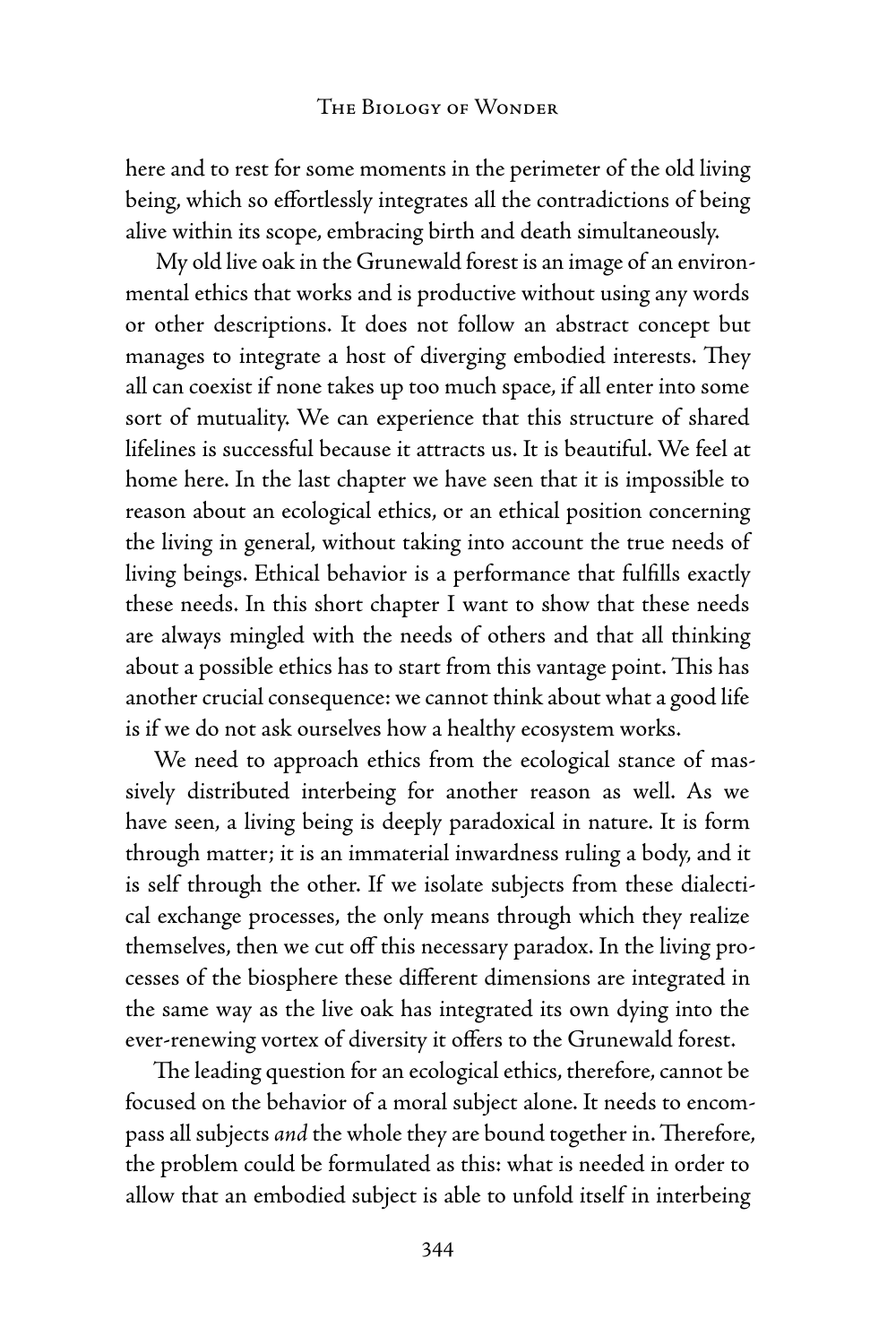*Enlivenment: Ecological Morals as Mutuality in Beauty* 

with others and in order to let the others thrive through the well-being of the embodied subject?

#### POETIC MORALS

Let us listen to the living body once again. It follows its values in the most visible, palpable, seizable manner — all contrary to the belief of conventional biology that all strivings of living beings are only semblance, the "just as" of an automaton. Life wants to live on, wants more of life, wants to expand, to swell and to blossom; wants to propagate itself and rise again in a thousandfold manners. Life wants to be subject in an emphatic way. This is one of its two sides: the desire for autonomy. The other side is its need for what it is not: for the matter that is the sole means through which it can develop its identity. This other side is the want for the presence of other beings in which the subject recognizes itself, a yearning for those others, which it can love in order to grow. If the other brings forth myself, then she is an absolute value for me, which stands for itself and does not only arise through rational reasoning. All autonomy is born through the other. Every subject is not sovereign but rather an intersubject — a self-creating pattern in an unfathomable meshwork of longings, repulsions and dependencies.

We hit a paradox here again. If there remains no fixed structure of a being's self as soon as we really proceed into its depths, into the abyss of a "selfless self," then its actual well-being is in effect a gift from the other. We come into being only through the other. Self and other are so intimately interwoven that, if we insist on first discerning what a living being is and does, before talking about norms, we immediately run into its entanglement with other. Other is first. Without other, there is no self. We need the gracious gaze of the alien black eyes if we want to learn to know ourselves. But the primacy of the other for self does not mean that self is not important. To the contrary — self is still the other for an other. Self is part of interbeing and part of an unfolding world. The true locus of value, therefore, can only be the living meshwork. The web. Life that accomplishes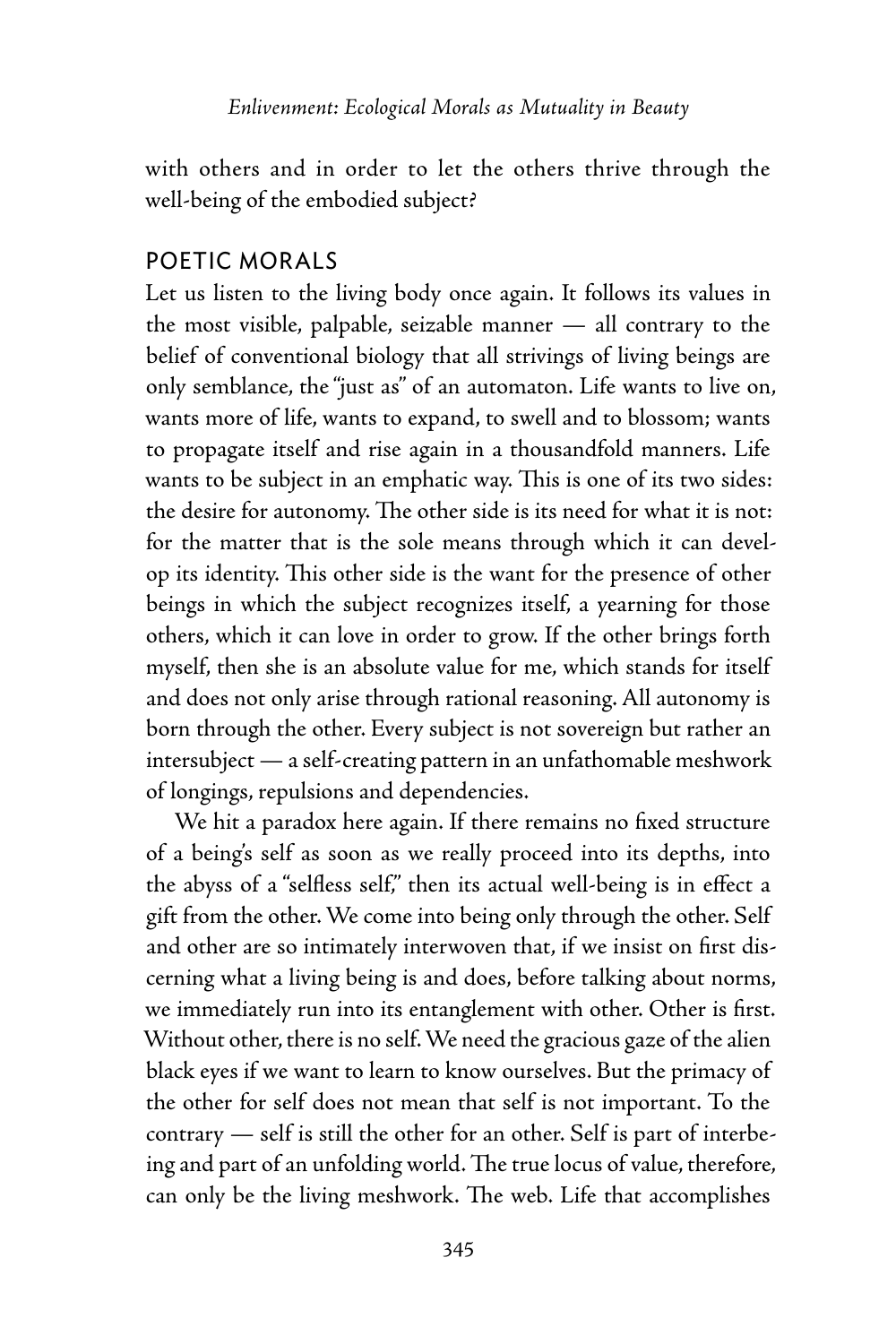itself is that which enhances all the possible relations in this web, which does not cut off one of them but rather reinforces the existing ones and weaves in new ones. We are nothing without nature. We are opposed to it as we are contained in it. We are a fold in its infinite tissue. We are its imagination just as it is ours.

Before we can debate a new ethics, therefore, we humans, the speaking subjects, first need to understand ourselves anew through our symbiotic entanglement with all the other beings. Moral reasoning becomes a question of the language used. Rather than being a rational means to codify objective relationships (or a totally detached self-referential game), language can be our medium for partaking in a larger organic whole. We should stop viewing it as the sharp blade severing us from the rest of nature and rather understand it, as the poet and philosopher Gary Snyder so eloquently argues, as our way to be part of the wild. Language is what welds us together with the silent realm of meanings, for it exposes that feeling which the body only can show in mute joy or suffering.

Let us not forget: it was Orpheus, the singer, who made the trees shiver and yearn to listen to his song. Every human has the ability to speak with the Orphic voice, that poetic way of saying that early Greek mythology remembered from time immemorial. The Orphic voice does not blindly posit, but speaks through listening. It sees with words coming from the inside of poetic space. It lends a voice to the phenomena themselves, which makes plants and stones answer and grants the poet the powers to speak as a part of the world around him. The Orphic voice always comes with existential morals. It has an ethical dimension from the beginning because it invites every being to partake, to speak out in the grand concerto. Poets of all ages have tried to express this common space of meanings that at the same time are inward and outside, both body and sense. These meanings are understood not by finding new expressions for them but are bestowed. "The highest would be to realize that all 'matters of fact' are really theory. The blue of the heavens reveals to us the fundamental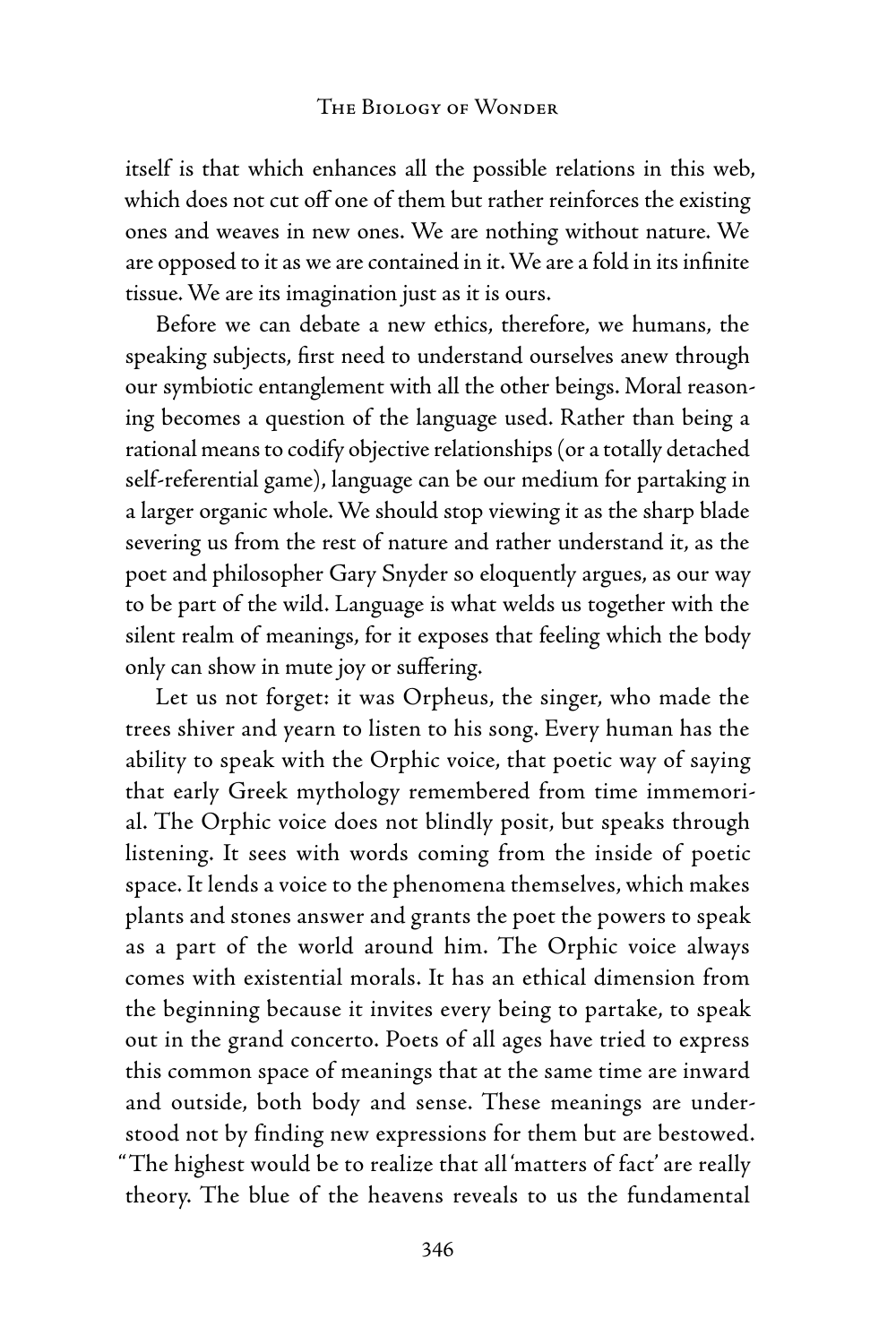law of chromatics," Goethe claimed. "Let man seek nothing behind the phenomena, for they themselves are the doctrine."*<sup>1</sup>* The American poet Wallace Stevens, who in his main job was an insurance company executive, proclaimed a similar purpose for writing as "becoming what surrounds me." Poetic expression resonates with ecological meanings, with the core experience of being alive, which cannot be exhausted with words. It is ecological, and in being ecological, it contains an ethics of aliveness.

Any ethics must start on ecological grounds. And in being ecological, it cannot do other than be poetic. It has to achieve the everyday magic of life in which inwardness and outwardness become mutually expressive. This entanglement always enacts an ethics. To speak and to create new symbols by syllables — sentences, sounds, images, gestures — is one of our deep possibilities for partaking in creative nature. It is the human manner of finding expression. This is not something that sets us apart from other living beings but rather is the extension of their natural autonomy, their natural freedom into the sphere of discursive reason, which is nothing without them.

The speaking subject already speaks for something else. This other speaks only in order to be heard through the subject. Both are part of a network of mutual transformations. The ethics we are looking for, therefore, must satisfy two needs: it must first consider how biological subjectivity comes forth and to what degree the body's needs are the foundation of all value. Second, however, it must take into account that any ethics must be equally based on what is good for the whole — the ecological network — as well as for the subject. Our ethics, therefore, needs to be massively distributed and always able to creatively change the subjects for which it manifests. Briefly, it needs to be rhizomatic. It must, in other words, understand reality as the web of contiguous transformations the French thinkers Gilles Deleuze and Félix Guattari have called a rhizome.*<sup>2</sup>*

A rhizome is real and abstract, felt and fabricated; it is bodily touch, imagination and memory all in one. The rhizome is our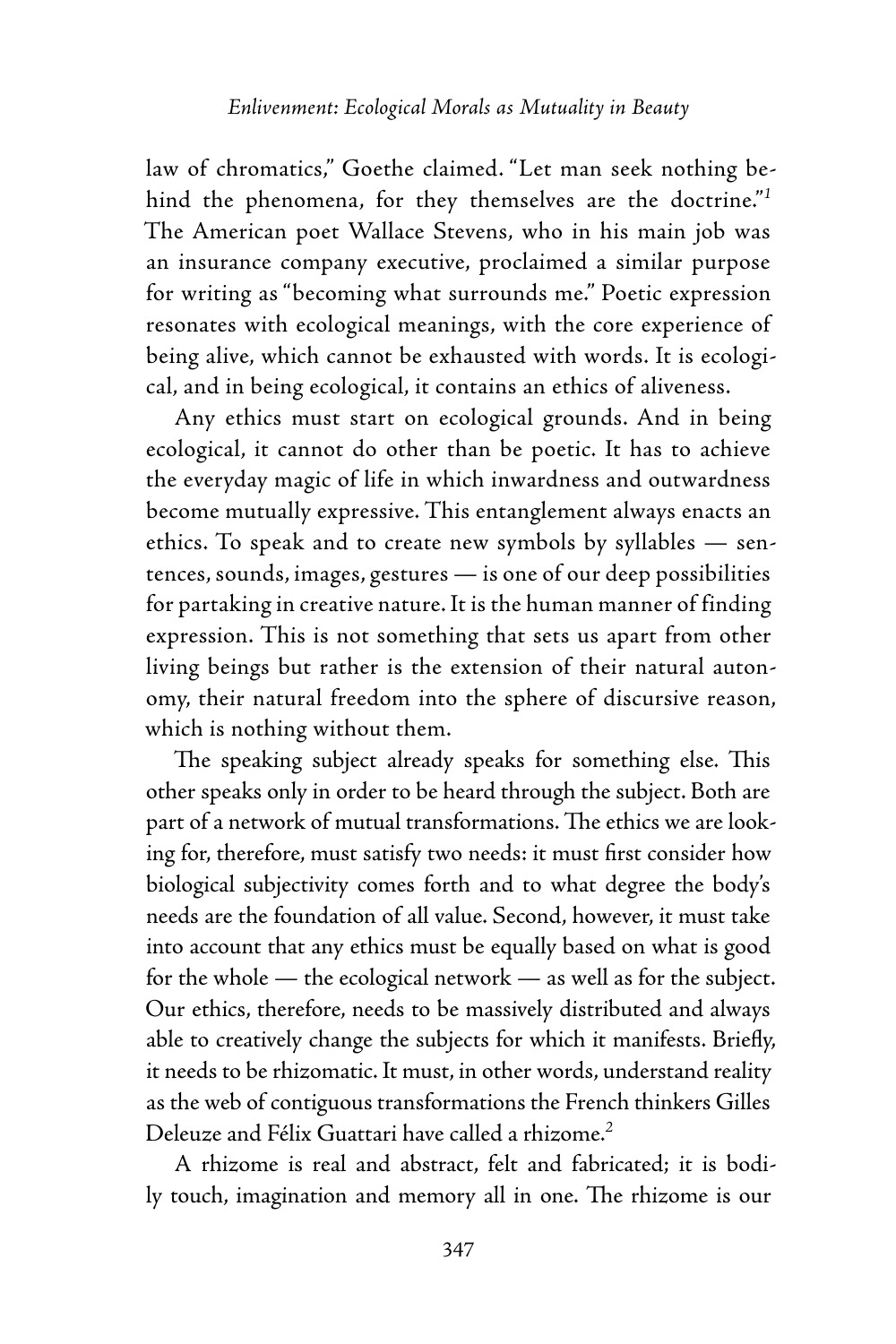rootedness in the others, our birth through their gestures and of theirs through us. Think of the real plants in the forest and their symbiosis with the invisible fungi in the soil. This meshwork of subterranean threads travels through the earth and enables plants to emerge and mushrooms to bud from it. Our language is like a fungal body emerging from this invisible deeper connection, bringing the fruits of a deeper interconnectedness to maturity.

From these deliberations we can sketch the following skeleton of biocentric values. They all modify one principal idea, which is that we need to preserve nature because it is ourselves, and because, paradoxically, it is everything that we are not.

- 1. We need to preserve nature as the embodiment of individual needs. These needs are a real "ought," perceived and expressed by subjects. Values have a material dimension. They are self-organizing.
- 2. We need to preserve nature as the visible shape of inwardness, as reference for feeling, as the gestalt of our own psyche. Without nature, we risk losing important parts of our scope of feelings. We risk losing our ability to love.
- 3. We need to preserve nature because without it we are speechless. We need plants and animals as parts of ourselves, both in physiological and in psychological terms.
- 4. We need to preserve nature because it shows us possibilities of existence we could never know alone. These comprise following a principle of plenitude, desiring a maximum of possibilities, seeking continuous development, craving authentic expression, respecting silence, being energetic in doing and devoted in resting, alternating each summer with a winter, each day with a night.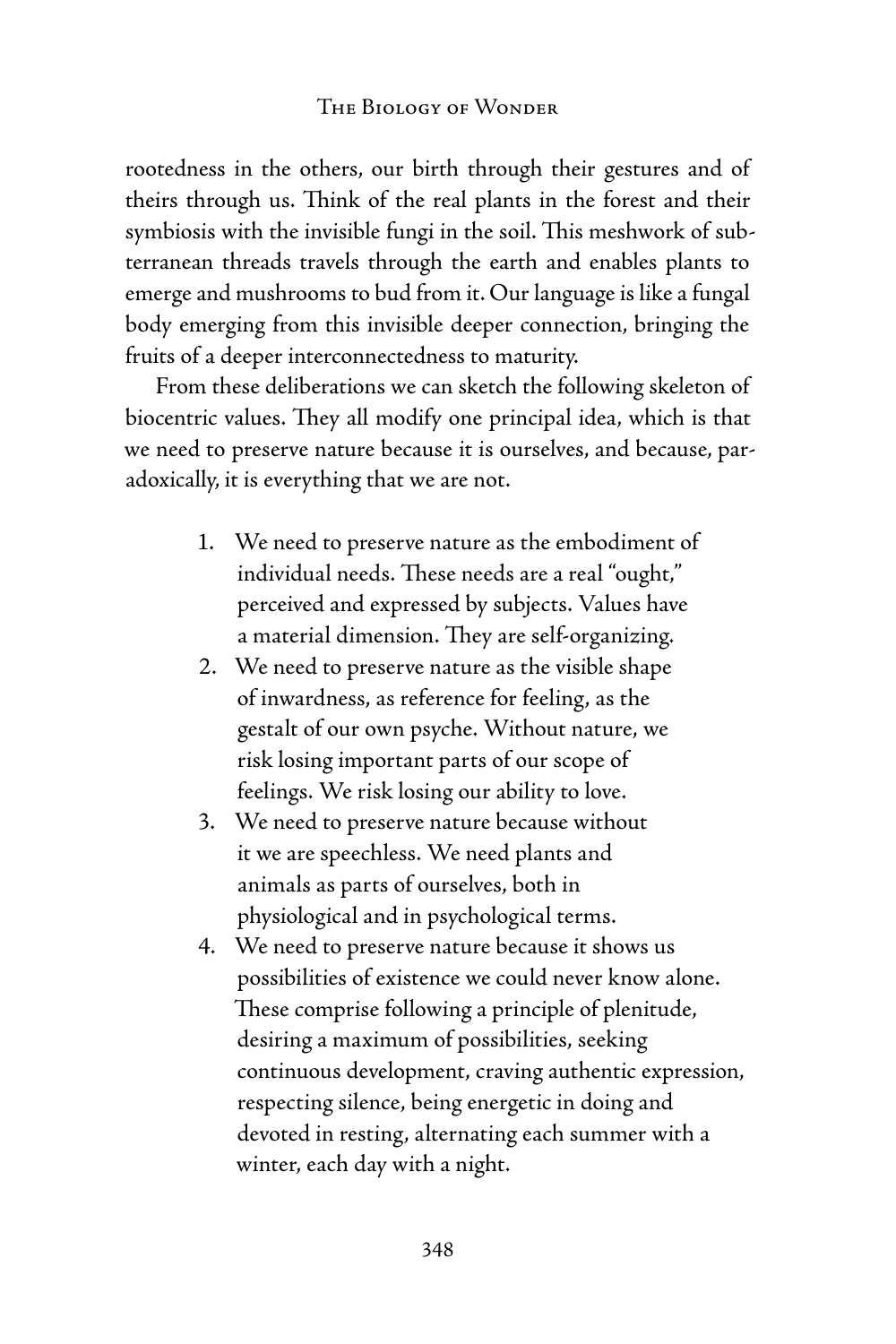5. We need to preserve nature, for it is the place of the absolute other. This absoluteness, which some philosophers have called *countenance,* is the absoluteness of being. The countenance of the real other is the door leading into the absolute other. We must preserve plants and animals in order to enable them to witness.

This last point is important. A poetic ethics does not strive for perfection but cares to leave open the crack through which suffering, but also the necessary light comes in.*<sup>3</sup>* Nature is not the all-embracing wholeness that grants salvation. This wholeness, therefore, cannot be the aim of an ecological ethics. Nature is fragile and fragmentary to the core, and only through this fragility can it be creative and life-giving. The values of the living are at once paradoxical and contradictory. This imperfection is the necessary prerequisite for creation to emerge. An ecological ethics must, therefore, center on this imperfection. It is an ethics of mutual accommodation, rather than one of control.

Nature does not confer salvation but healing. Healing means to transform the oscillating dance on the razor's edge of aliveness into the beauty of a new imagination of what life can mean. It is a process, not a state, and thus never to be secured. It is a dynamic balance tied to the moment and to the situation. Healing means to overcome the cleft between the individual and the other, between the individual and the whole, for one short moment. The great psychologist Erich Fromm saw our developmental goal as the union between freedom and relatedness. This union, however, is nothing that can be achieved. It is a contradiction in itself and, therefore, always means negotiation, a solution that is not exhaustive but rather a momentary compromise. Healing does not signify finding the definite answer but responding with another, more interesting question.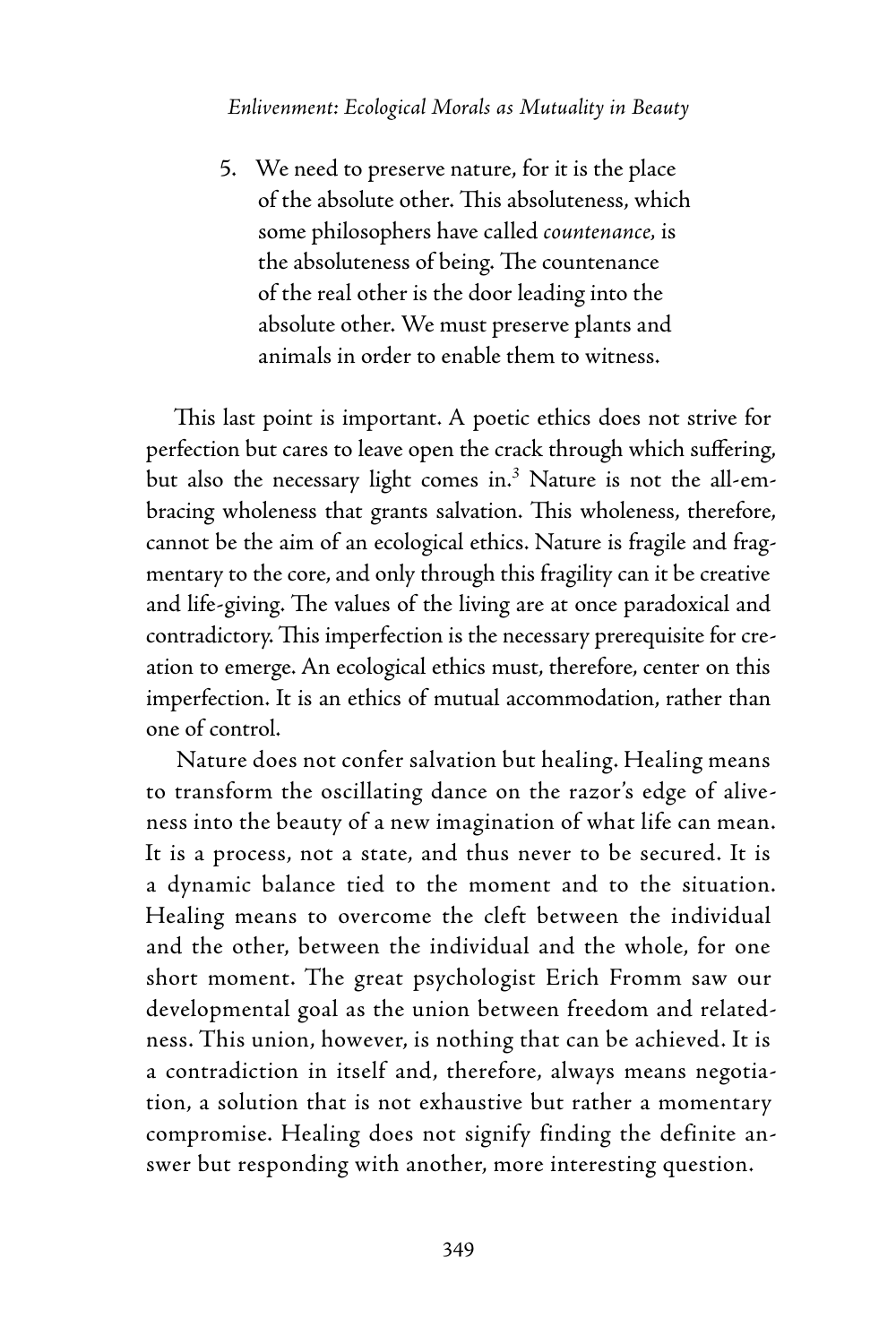## LIFE AS ETHICAL PRACTICE: THE ECOLOGY OF THE COMMONS

An ecological ethics is about finding a way to enable healing. Any creation is imperfect; the enigma of autonomy-in-connection is always painfully real. How shall the compromise be created? What does a balance look like? Here, it is beautiful and very helpful that we can direct our gaze not only to nature itself but also to the many ways in which other civilizations have inserted themselves into ecological systems and have tried to treat nature in a way that both humans and other beings were connected in a continuous process of being mutually healed. In many respects the rituals of archaic cultures and still-existing ethnic groups are about a healing mediation between humans and the organic web. In the cultural symbolic system of these peoples, these ritual powers also grant human existence. The rules leading to this mediation are general, as they are always about life's duality of individual and whole, and they are local, as they enact the bigger picture in a unique way. This is the situation we find in every ecosystem.

In a temperate forest like the Grunewald, which has given rise to my beloved live oak, there are different rules for flourishing than in a dry desert. Each ecosystem is the product of many rules, interactions and streams of matter, which share common principles but are locally exclusive. This strict locality follows from the fact that living beings do not only *use* the ecological meshwork provided by nature; they are physically and relationally *a part of it*. The individuals' existence is inextricably linked to the existence of the overarching system. The quality of this system, its health and beauty, are based on a precarious balance, which has to be negotiated from moment to moment. It is a balance between too much autonomy of the individual and too much pressure for necessity exerted by the system. Flourishing ecosystems historically have developed a host of patterns of balance, which lead to extraordinary refinement and high levels of aesthetic beauty. Hence, the forms and beings of nature can be experienced as solutions that maintain a delicate balance in a complex society. These solutions are functional for life, and in being so they make our core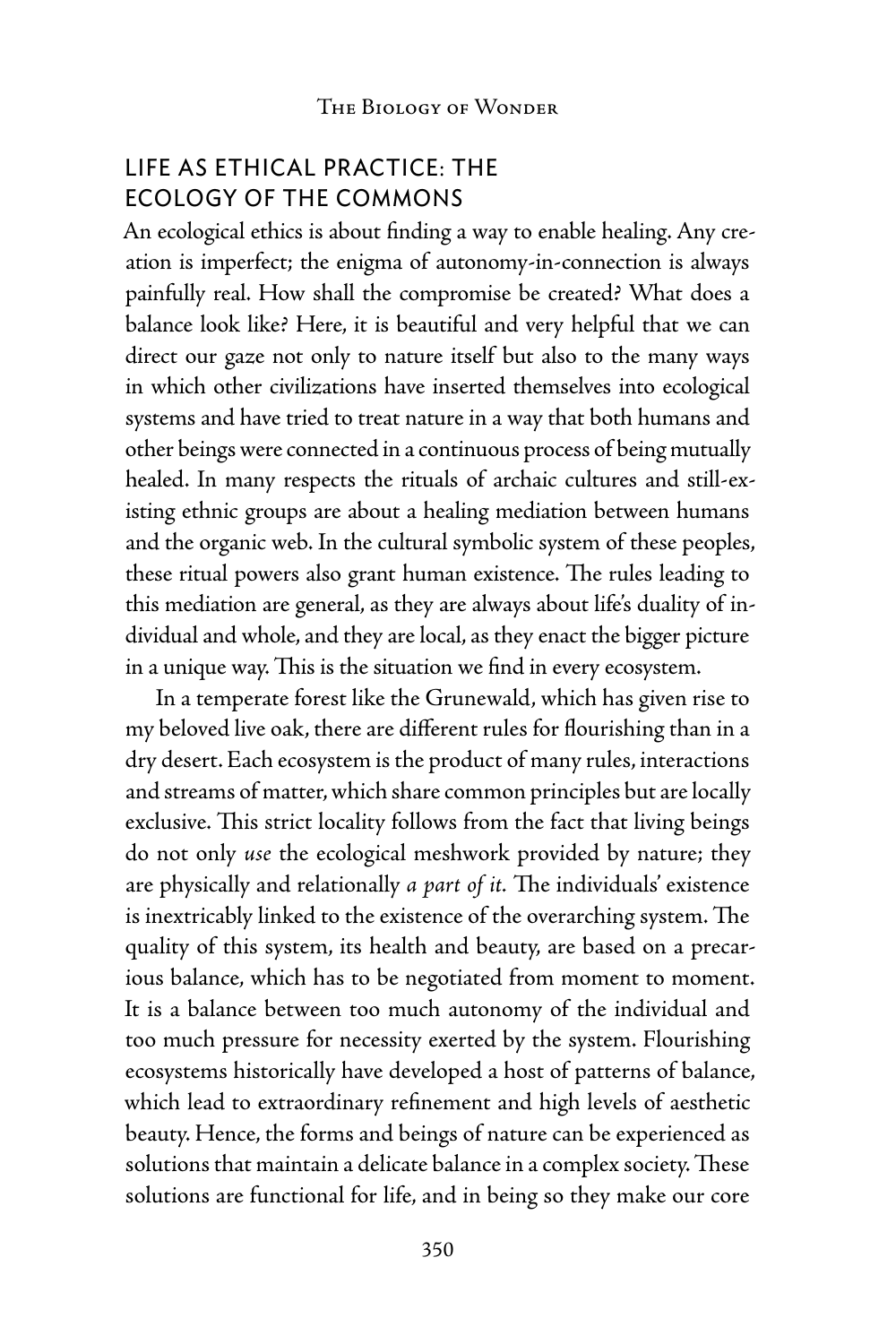self resonate. Therefore, the embodied solutions of individual-existence-in-connection exert that special beauty of the living, which fills most humans with an experience of meaning and belonging.

Nature as such is the paradigm of distributed subjects, which realize themselves only in mutual transformation. Any ethics, therefore, must start by taking this extreme form of mutuality seriously. Nothing in nature is subject to monopoly; everything is open source. The quintessence of the organic realm is not the selfish gene but the source code of genetic information lying open to all. As there is no property in nature, there is no waste. All waste byproducts are food. Every individual at death offers itself as a gift to be feasted upon by others, in the same way it has received its existence by the gift of sunlight. There is a still largely unexplored connection between giving and taking in which loss is the precondition for productivity.

In the ecological commons a multitude of different individuals and diverse species stand in various relations with one another — competition and cooperation, partnership and predation, productivity and destruction. All these relations, however, follow one higher law: over the long run only behavior that allows for productivity of the whole ecosystem and that does not interrupt its self-production is amplified. The individual can realize itself only if the whole can realize itself. Ecological freedom obeys this form of necessity. The deeper the connections in the system become, the more creative niches it will afford for its individual members.

As we can see, a thorough analysis of ecology can yield a powerful ethics. But this ethics is more than a set of principles of moral actions towards other beings. An ethics that accepts being deeply entangled with the self-producing values of living beings is at the same time a view about reality, an ontology. The ethics we are looking for binds together an understanding of reality, the principles for remaining in interbeing with that reality and, as the most important guideline, that reality is above all a process of self-creating freedom. In respect to these requirements we can see that natural processes can define a blueprint to transform our treatment of the embodied, material aspect of our existence into a culture of being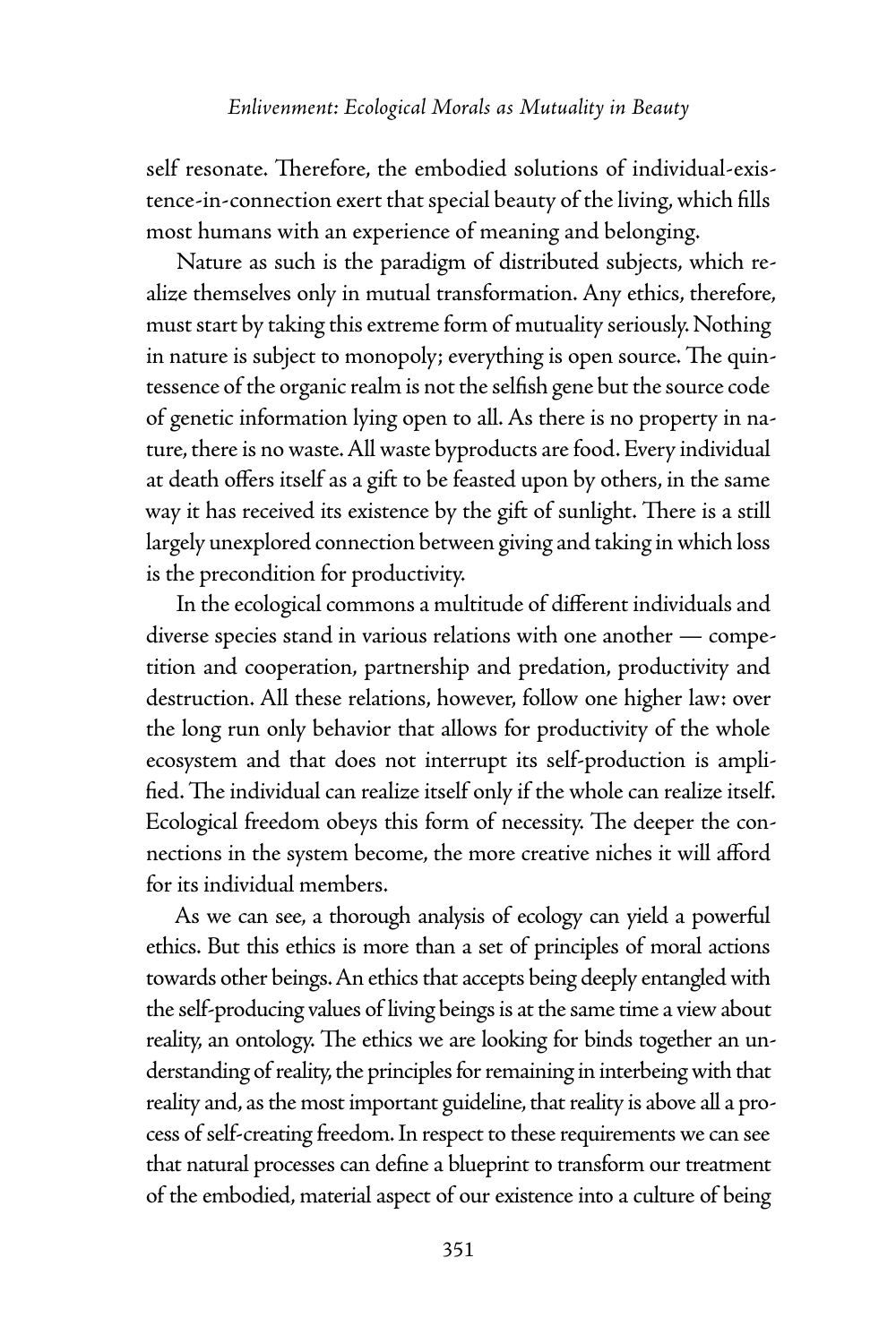#### T*e Biology of Wonder*

alive. Ecological creativity, which includes humans in a larger metabolism, provides the binding element between the natural and the social or cultural worlds. To understand nature in its genuine quality as a system of ecological transformations opens the way to a novel understanding of ourselves, in our biological as well as in our social life.

Although the deliberations that have led us to this point stem from a thorough analysis of biology, their results are not biologistic but rather the opposite. Our analysis has revealed that the organic realm is the paradigm for the evolution of freedom. The necessities resulting from that basic principle are non-deterministic. They are rather grounded in an intricate understanding of embodied freedom and its relationship to the whole: the individual receives her options of self-realization through the prospering of the life/social systems she belongs to. To organize a community (between humans and/or nonhuman agents) according to the principles of embodied ecology, therefore always means to increase individual freedom by enlarging the community's freedom (see the table below).

| Darwinism                                         | Enlivenment                                     |
|---------------------------------------------------|-------------------------------------------------|
| <b>DISPLACEMENT</b>                               | <b>TRANSFORMATION</b>                           |
| RESOURCE DEPENDENCY                               | DEPENDENT FREEDOM                               |
| SEQUENTIAL OPTIMIZATION                           | <b>INTEGRATION</b>                              |
| <b>SURVIVORS</b>                                  | SUBJECT-IN-COMMUNITY                            |
| LOCAL                                             | LOCAL AND GLOBAL<br>(HOLISTICALLY INTEGRATED)   |
| SUSTAINABILITY = EFFICIENCY                       | SUSTAINABILITY =<br><b>FELT MEANING</b>         |
| PREDATION AND DEFENSE                             | <b>OPEN SOURCE</b>                              |
| WINNER TRANSMITS<br><b>MOST GENES</b>             | WINNER MORE DEEPLY<br>INTERWOVEN WITH COMMUNITY |
| <b>EFFICIENCY</b>                                 | DIVERSITY OF EXPRESSIONS                        |
| <b>DOMINANCE</b>                                  | SHARING                                         |
| <b>SPECIES UNDER</b><br><b>SELECTION PRESSURE</b> | COMMONS                                         |
| SEPARATION                                        | <b>PARTICIPATION</b>                            |

#### **Implicit Ethics in Different Views of Nature**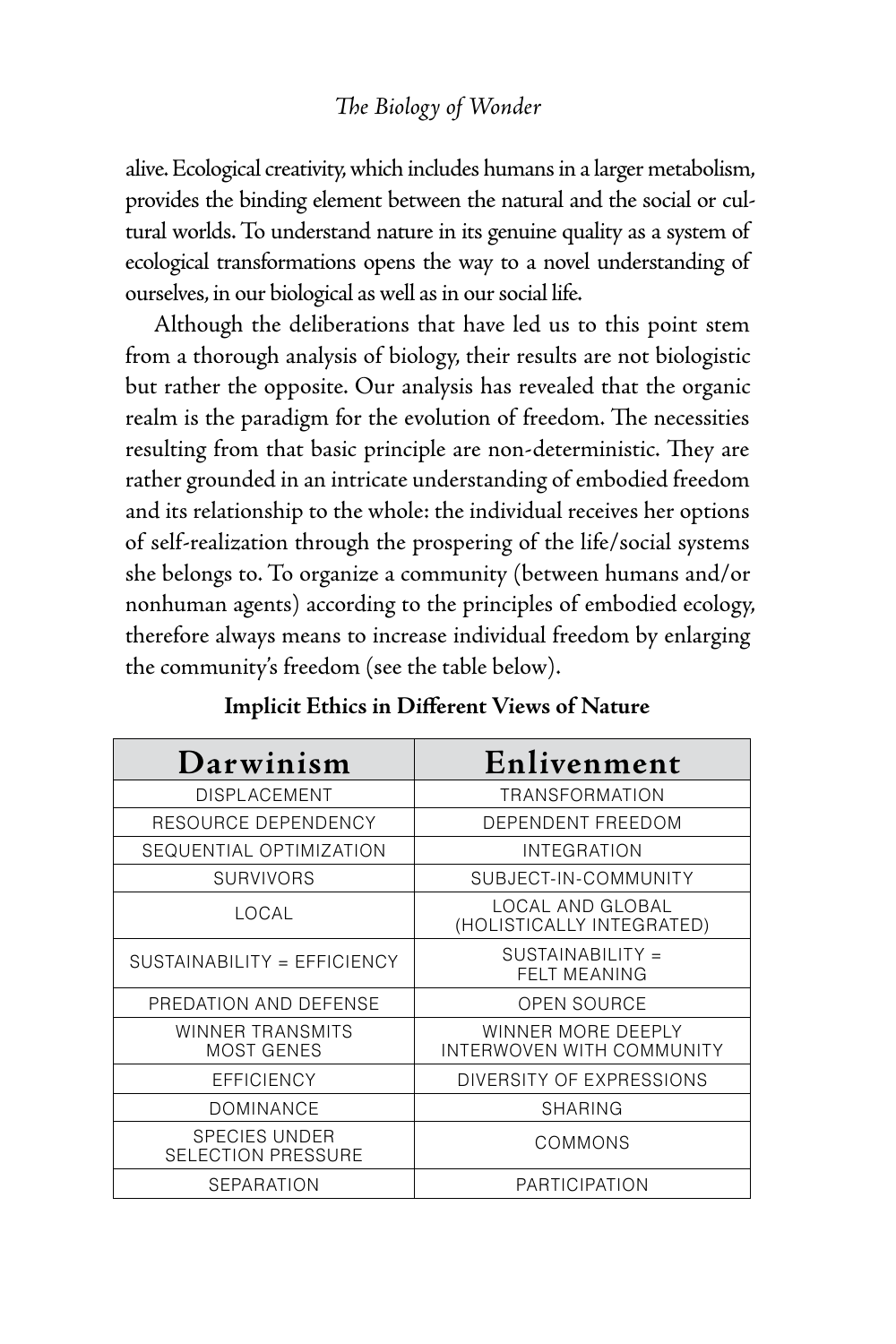Contrary to what our dualistic culture supposes, reality is not divided into separate domains of matter (biophysics, deterministic approach) and culture/society (non-matter, nondeterministic or mental/culturalistic approach). Living reality rather depends on a precarious balance between autonomy and relatedness on all its levels. It is a creative process, which produces rules for an increase of the whole through the self-realization of each of its members. These rules are different for each time and each place, but we find them everywhere life is. They are valid for autopoiesis, the autocreation of the organic forms but also for a well-achieved human relationship, for a prospering ecosystem as well as for an economy in harmony with the biospheric household.

The ethics we need to look for in the realm of living things, therefore, cannot be a set of abstract principles. It must be a practice of realizing oneself through connection with others, who are also free to realize themselves. Gary Snyder calls this a "practice of the wild." If we look to the ways other cultures have tried to become a creative part of ecosystems, hence to actually practice the wild, we can observe that the form they do this is what we would call a commons. The other beings are not an outside nor a resource. They share a common productive and poetic reality.

Historically, we understand by "commons" an economic system in which various participants use the same resource and follow particular rules in order not to overexploit it. If we look deeper into actual commons principles, we can see that the traditional commoners do not distinguish between the resource they protect and themselves, as users of the resource. The members of a commons are not conceptually detached from the space they are acting in. The commons and the commoners are the same. This is basically the situation in an ecosystem.*<sup>4</sup>*

The idea of the commons thus provides a unifying principle that dissolves the supposed opposition between nature and society/culture. It cancels the separation of the ecological and the social. In any existence that commits itself to the commons, the task we must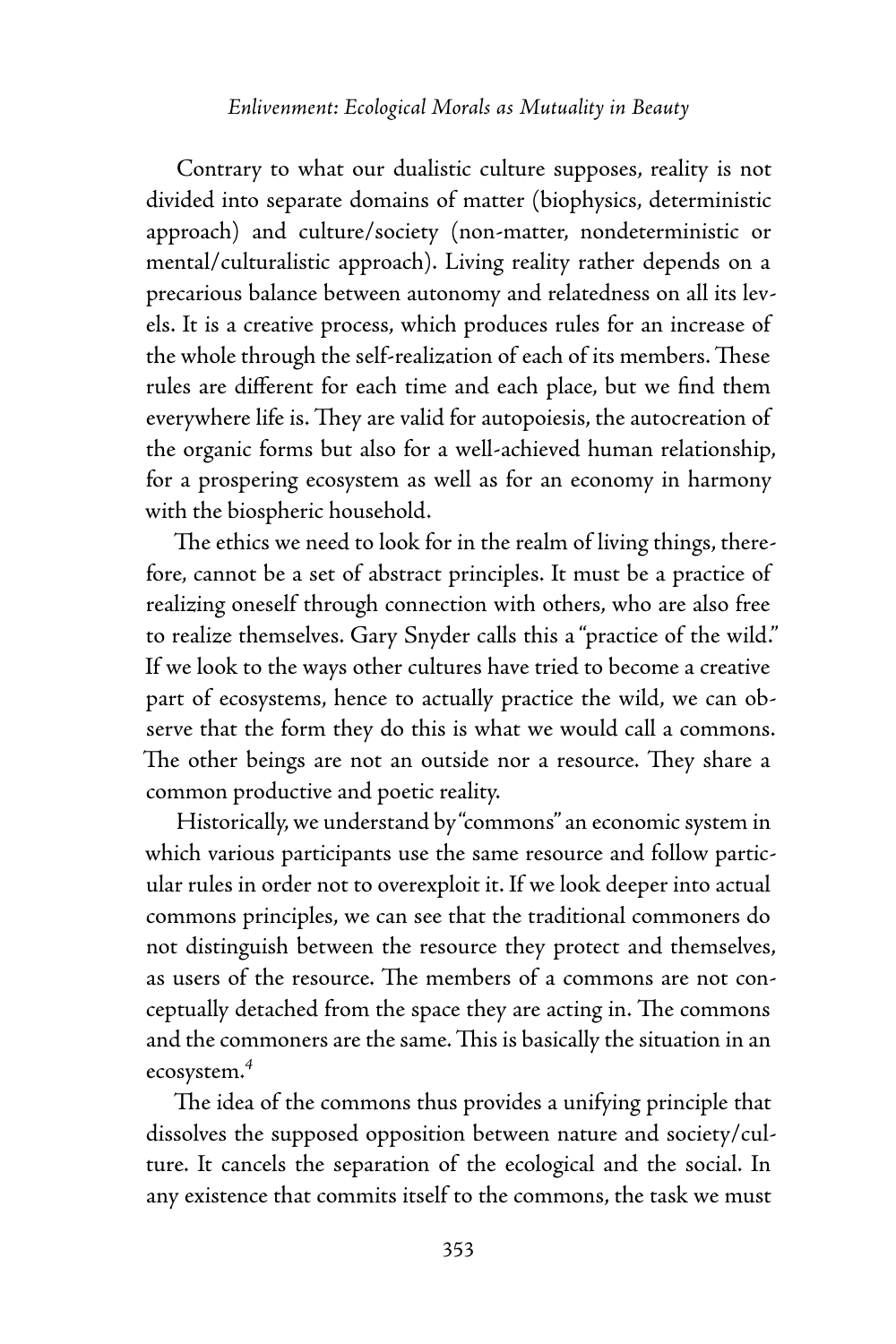face is to realize the well-being of the individual while not risking a decrease of the surrounding and encompassing whole. If nature actually *is* a commons, it follows that the only possible way to formulate a working ecological ethics — which inserts the human right in the middle of nature and at the same time allows for freedom of self-expression and technological invention — will be as an ecology of the commons. The self-realization of *Homo sapiens* can be best achieved in a system of common goods because such a culture (and thus any household or market system) is the species-specific realization of our own particular embodiment of being alive within a common system of other living subjects. The commons philosopher and activist David Bollier claims accordingly: "We need to recover a world in which we all receive *gifts* and we all have *duties.*" *5*

### ETHICS AS FIRST-PERSON ECOLOGY

Agency is always inscribed within a living system of other animate forces, each of which is both sovereign and interdependent at the same time. In the commons, humankind does not hold arbitrary sway as a ruler but plays a role as an attentive subject in a network of relationships. The effects of interactions reflect back on those acting, while all other nodes, animated or abstract — human subjects, bats, fungi, bacteria, aesthetic obsessions, infections or guiding concepts — are active as well. Every commons, therefore, can also be described as a rhizome — a material and informal network of living, incarnate and meaningful connections, which constantly changes as it mutates and evolves.

The innermost core of aliveness cannot be classified and negotiated rationally. It is only possible through being involved in experiences and creative expression. That is why the idea of the commons, which is fundamentally about real subjects seeking nourishment and meaning through physical, pragmatic, material and symbolic means, is the best way to describe an ecological connection to the rest of the biosphere and to provide a blueprint for an ecological ethics. For a commons is always an embodied, material, perceptible, existential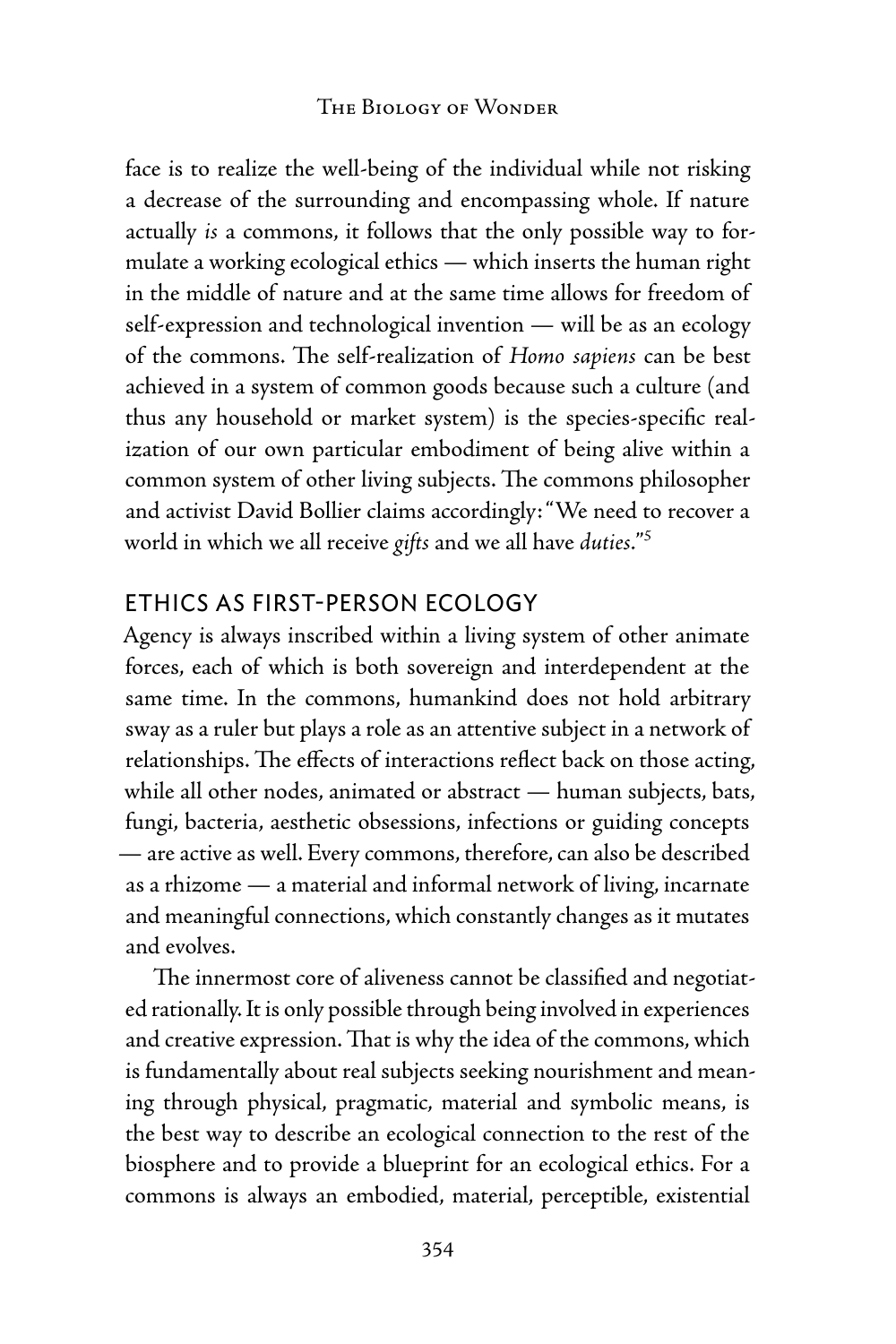and symbolic negotiation of individual existence through the other and the whole. It is an attempt to echo the forms of order implied in the self-creating wild through acts of creative transformation in response to the existential imperatives of the wild.

This dimension of living reality, therefore, should follow a *dialogic* rather than a binary logic, as French philosopher Edgar Morin claims. Morin's dialogic does not try to eliminate contradictions but explicitly thrives on them. It is a logic of dialogue and polyphony;of encounters, conversations, mutual transformations and interpretations; a logic of negotiation and striking compromises. It is this stance of negotiating, adapting and enduring that has determined the way in which humans have dealt with the more-than-human world since time immemorial.*<sup>6</sup>*

An ecosystem through its shape as commons not only integrates agents and the whole, which these agents build up. Its reality is at the same time material and structural, experienced and created. It, therefore, combines subjective and objective perspectives. Emotional experience is not alien to the conception of an ecological commons but central to it. In an ethics of mutual ecological transformation, feeling is a central part. As inwardness is the necessary way bodies experience themselves, feeling is also a crucial component of an ecological ethics. It is not an add-on that might be tolerated; it is inextricably linked to the reality of ecological functioning. If a living being participates in the exchange processes of an ecosystem, it also gets emotionally involved. This emotional dimension is how living beings experience the relevance of their connections, the meaning of how others reciprocate and how the whole setting acts on their self-productive process. To be connected, to be in metabolism, is always an existential engagement, and this echoes as feeling. Feeling is, so to speak, the core self of a commons ethic. It symbolizes how well the mutual realization of individuality and the whole are achieved.

Indian geographer Neera Singh has shown the extent to which this emotive power encourages commoners to act and provides subjective rewards for their action. She demonstrates that villagers in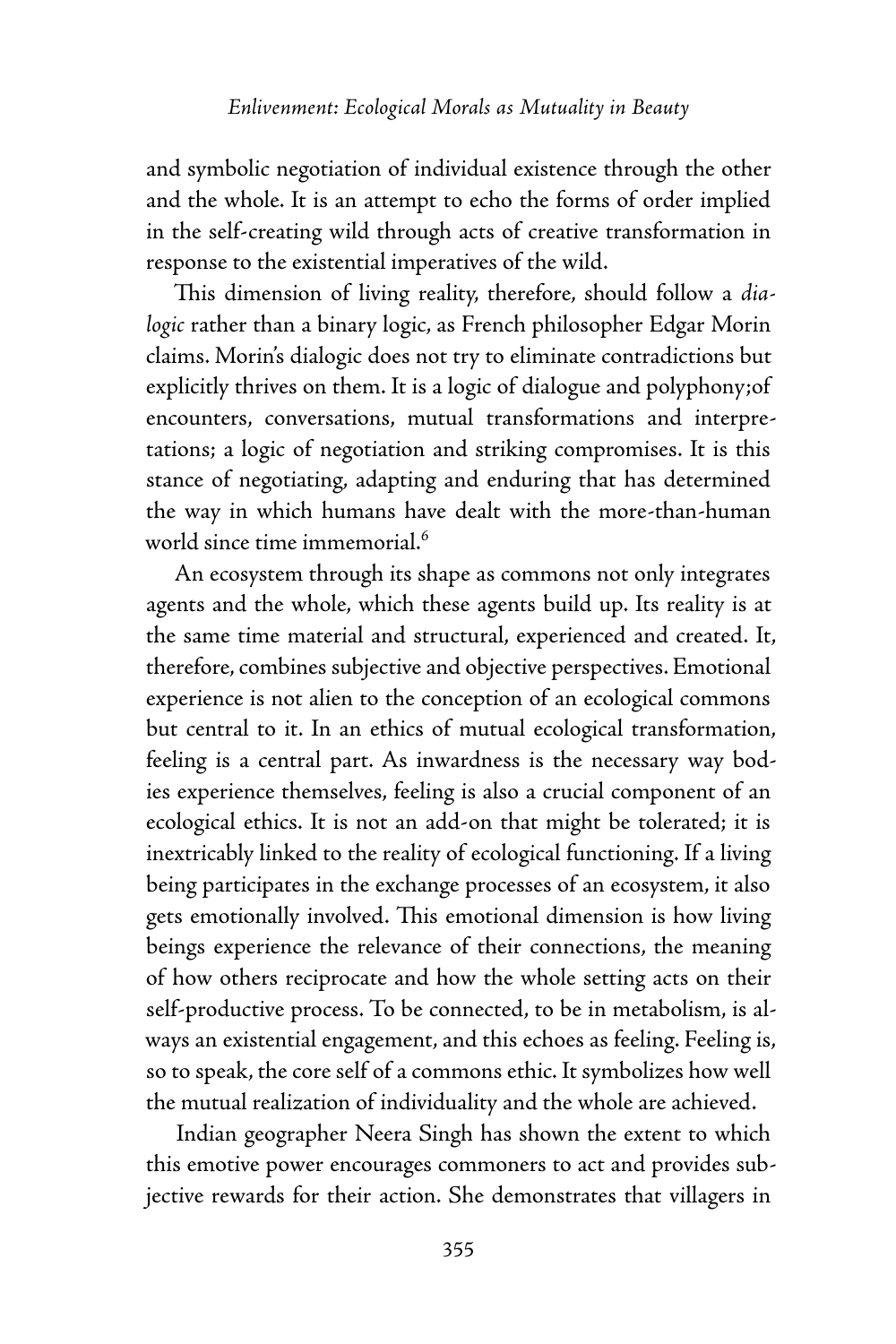rural India not only make resources more productive through their commoning with forests. They also satisfy emotional needs and "transform their individual and collective subjectivities."<sup>7</sup> They are engaging in an active poetics of relating in which the human affect and the material world commune with each other and alter one another, in which inwardness is expressed through living bodies and material objects always have a symbolic and felt aspect. Participating in a commons of this kind for a human means to fully realize her ecological potential and to experience this realization through the feeling of living a full life. Again, as I pointed out in Chapter 9, this constellation is known by a common term: we call it love.*<sup>8</sup>*

#### BEAUTY IS HEALING

Our capability as living beings to inwardly experience the existential meaning of outward relationships gives us a means of emotional ethical evaluation. We always automatically assess the degree to which an ecosystem, or any relational structure we are involved with, is able to grant us the freedom to be and to be in connection. This evaluation is part of the process of living and hence of relating. Inwardly, this is the feeling of being alive, the experienced aliveness. Feeling alive or "enlivened" is, therefore, an immediate way to experience whether a set of relationships is healthy or not. We feel what J.M. Coetzee described as joy, as the experience of full living. We could also call it the experience of beauty. It is an experience which connects the perspectives of first and third person, the observation and the felt meaning.*<sup>9</sup>*

Therefore, "where there is much life, there is the potential for great beauty," as the American environmental philosopher Sandra Lubarsky observes. Beauty "is not a quality — blue or shiny or well-proportioned or a composite of these — overlaid on a substance. It is not owned by the world of art or fashion or cosmetics. … It is embedded in life, part of the dynamic, relational structure of the world created by the concert of living beings. And it is what we name those relational structures that encourage freshness and zest so that